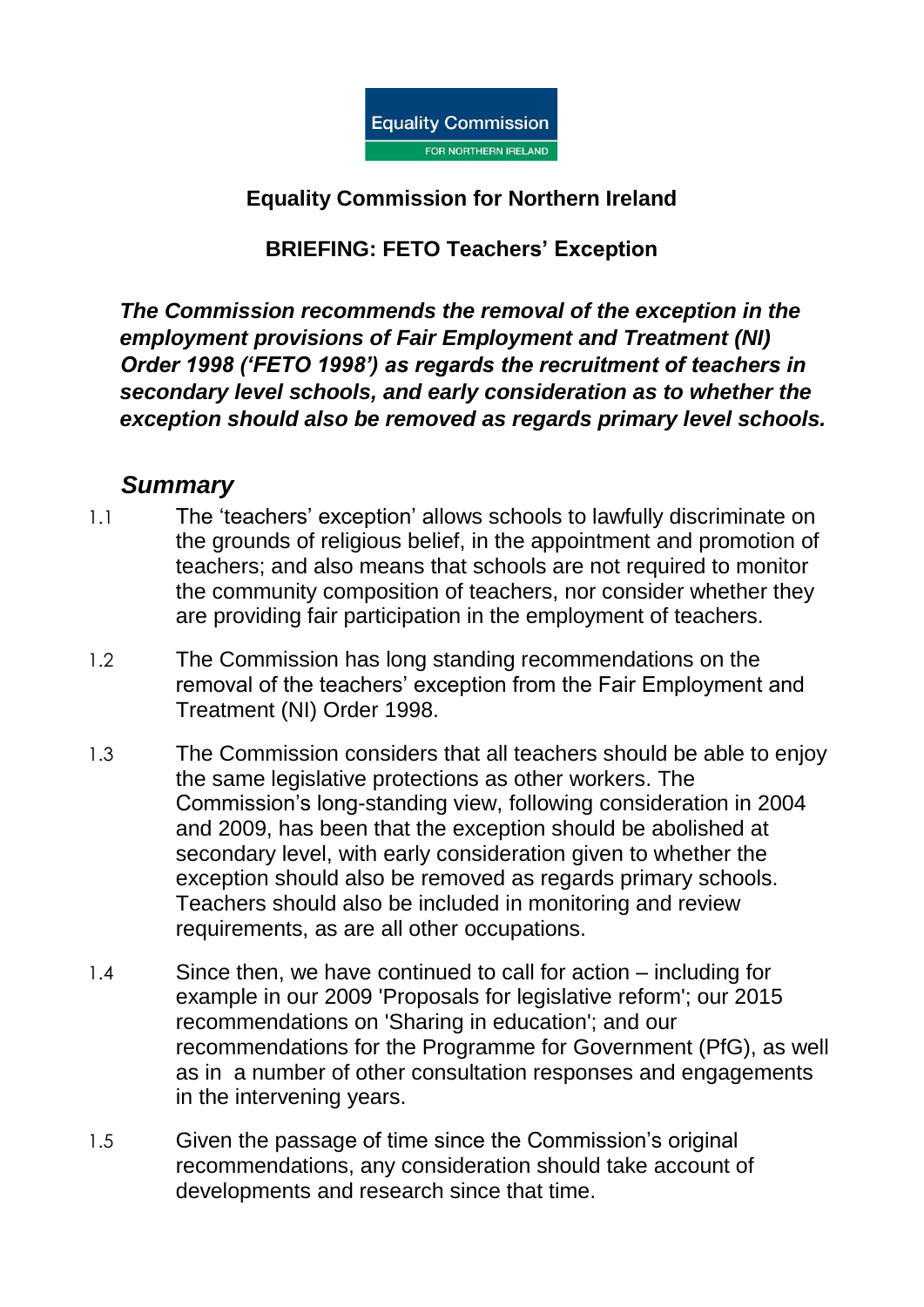# *Context*

- 1.6 Since 1976 when fair employment legislation first outlawed religious discrimination, teachers in schools have been exempt. In 2003, the implementation of EU Directive 2000/78/EC on equal treatment in employment and occupation<sup>1</sup> had the effect of narrowing the exception to recruitment only. The exception no longer applies to other aspects of employment such as terms and conditions or access to training for example. The Equality Commission welcomed this more restricted exception.
- 1.7 As such, there is currently an exception under FETO 1998 which allows schools to lawfully discriminate on the grounds of religious belief, in the appointment of teachers in schools. This exception applies both to the initial recruitment of teachers and to promotion.
- 1.8 One other important aspect of the exception is that, unlike other employers with more than 10 employees, schools are not required to monitor the community background of their teaching staff.
- 1.9 In addition, employers are not required to carry out reviews of their teaching workforces, or of the employment policies and practices affecting teaching staff, or consider whether they are providing fair participation to members of the Protestant and Roman Catholic communities, in relation to the employment of teachers.

# *Investigation*

1

1.10 In 2004, the Commission carried out an investigation into the exception of teachers from FETO 1998. The investigation highlighted the following concerns which led to original inclusion of the exception.

> *"Roman Catholic educational interests were concerned that, without an exception for teachers, the Act could eventually lead to a system of non-denominational education, with a resulting loss of Catholic ethos. On the other hand, Protestant educational interests were concerned, that Protestant teachers would be placed in an unduly unfavourable position. They believed that the state education*

<sup>1</sup> On 27 November 2000 the Council of the European Union adopted a Framework Directive for Equal Treatment in Employment and Occupations (2000/78/EC) arising from the Treaty of Amsterdam. Article 15(2) of the Directive specifically exempts from the religion and belief provisions of this Directive the employment of teachers in schools in Northern Ireland. The text of Article 15(2) is as follows: "In order to maintain a balance of opportunity in employment for teachers in Northern Ireland while furthering the reconciliation of historical divisions between the major religious communities there, the provisions on religion or belief in this Directive shall not apply to the recruitment of teachers in schools in Northern Ireland in so far as this is expressly authorised by national legislation."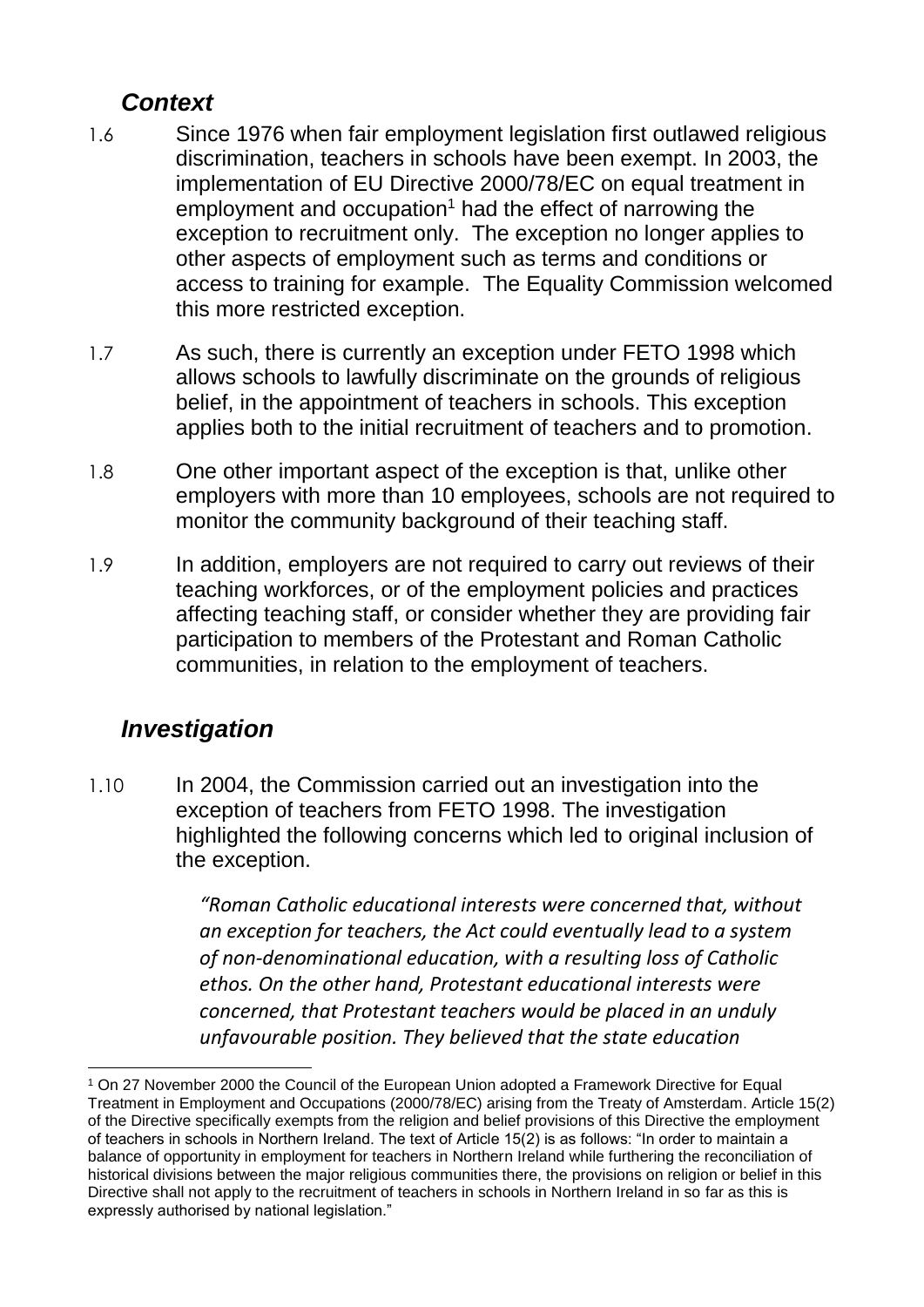*system would come within the scope of the legislation, while the maintained schools, which are in the main Catholic, would not as they could conceivably claim that religion was a bona fide occupational qualification. In other words, Roman Catholics would have a right to equality of opportunity in state schools but Protestants would not have the right to equality of opportunity in Catholic schools."*

## *Recommendation*

- 1.11 Following the 2004 investigation, the Commission recommended that the teachers' exception be narrowed to restrict the exception to teachers in mainstream primary schools.
- 1.12 It formed this opinion in light of its consideration that the genuine occupational exception permitted under FETO 1998 would exempt many more posts in the maintained sector that the controlled sector and accordingly reduce the relative opportunity for Protestant teachers.
- 1.13 The genuine occupational exception allows employers to discriminate when recruiting on the grounds of religious belief, where the essential nature of the job requires it to be done by a person holding, or not holding a particular religious belief.
- 1.14 In the investigation report, the Commission made it clear that it considered that within integrated schools, where it is necessary to ensure a workforce which includes Protestants, Roman Catholics and those of other and no religion, it is likely that the need for a staff member of a particular religion will meet the test of genuine occupational requirement. Similarly, within Roman Catholic maintained schools, certain posts, especially within the primary sector, may meet the genuine occupational requirement test.
- 1.15 However, it was also of the view that it was no longer acceptable to exclude the entire teaching workforce from the fair employment legislative provisions covering all other occupations in Northern Ireland. It recommended that teachers should be included in monitoring and review requirements, as are all other occupations, as this would ensure that the benefits of annual data collection and the rigour of regular review are brought to the teaching workforce as all other employment groups.
- 1.16 However, the Commission concluded in 2004 that it would not improve the equality of opportunity for Protestant teachers, to